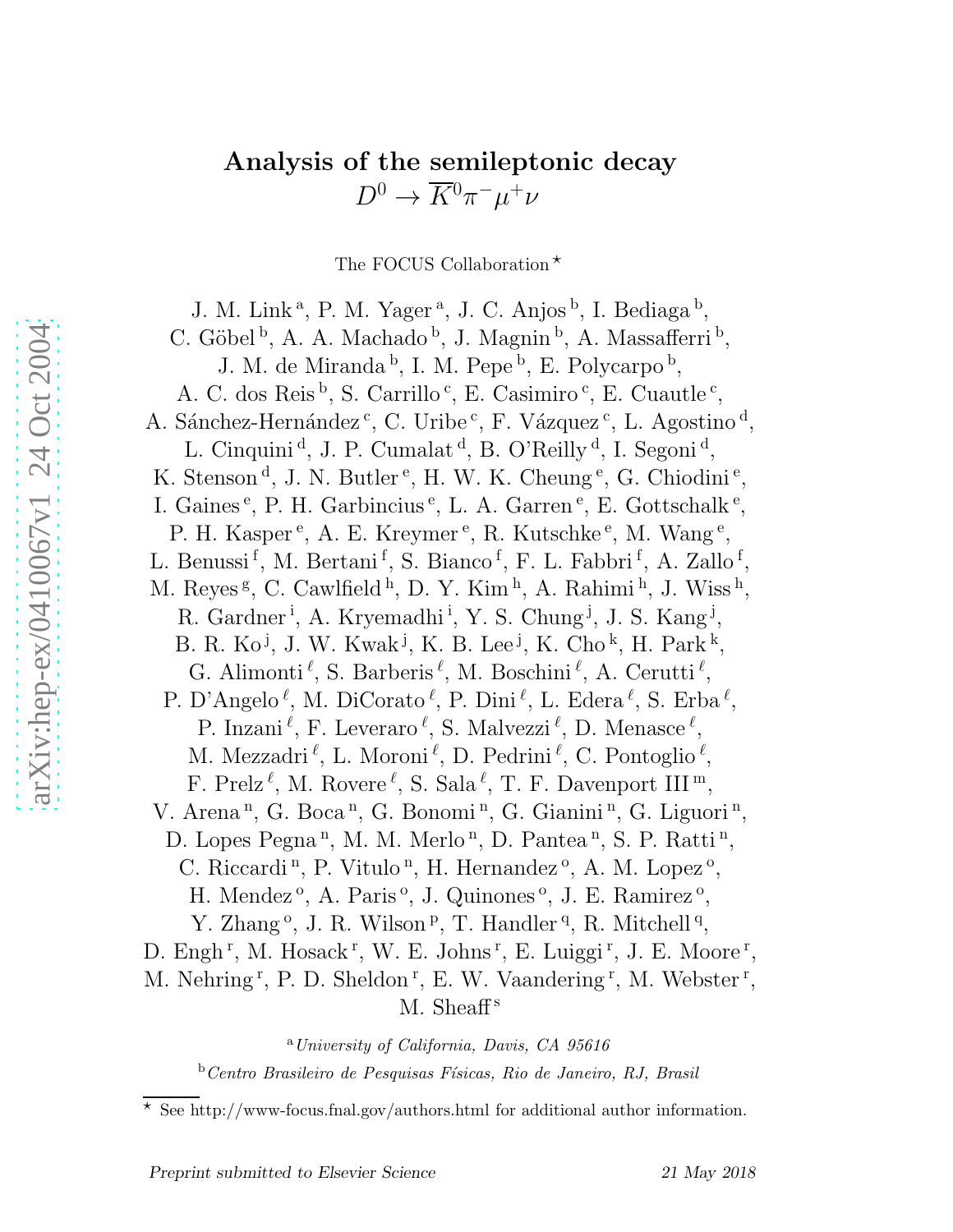$c$ CINVESTAV, 07000 México City, DF, Mexico <sup>d</sup>University of Colorado, Boulder, CO 80309  $e<sup>e</sup> Fermi National Accelerator Laboratory, Batavia, IL 60510$ <sup>f</sup>Laboratori Nazionali di Frascati dell'INFN, Frascati, Italy I-00044 <sup>g</sup>University of Guanajuato, 37150 Leon, Guanajuato, Mexico  $h$  University of Illinois, Urbana-Champaign, IL 61801 i Indiana University, Bloomington, IN 47405 <sup>j</sup>Korea University, Seoul, Korea 136-701  $k$ Kyungpook National University, Taequ, Korea  $702-701$  $\ell$ INFN and University of Milano, Milano, Italy <sup>m</sup>University of North Carolina, Asheville, NC 28804  $n$ Dipartimento di Fisica Nucleare e Teorica and INFN, Pavia, Italy  $\degree$ University of Puerto Rico, Mayaquez, PR 00681 <sup>p</sup>University of South Carolina, Columbia, SC 29208 <sup>q</sup>University of Tennessee, Knoxville, TN 37996 <sup>r</sup>Vanderbilt University, Nashville, TN 37235 <sup>s</sup>University of Wisconsin, Madison, WI 53706

#### Abstract

Using data collected by the fixed target Fermilab experiment FOCUS, we present several first measurements for the semileptonic decay  $D^0 \to \overline{K}{}^0 \pi^- \mu^+ \nu$ . Using a model that includes a  $\overline{K}{}^0\pi^-$  S-wave component, we measure the form factor ratios to be  $r_v = 1.706 \pm 0.677 \pm 0.342$  and  $r_2 = 0.912 \pm 0.370 \pm 0.104$ and the S-wave amplitude to be  $A = 0.347 \pm 0.222 \pm 0.053$  GeV<sup>-1</sup>. Finally, we measure the vector semileptonic branching ratio  $\frac{\Gamma(D^0 \to K^*(892)^- \mu^+ \nu)}{\Gamma(D^0 \to \overline{K}^0 \pi^- \pi^+)} = 0.337 \pm$  $0.034 \pm 0.013$ .

#### 1 Introduction

Cabibbo allowed semileptonic decays have relatively large branching fractions and can be easily selected to achieve low levels of background contamination. The experimental results can be directly compared to theory where decay rates are calculated from first principles and include QCD effects in the form factors. Form factors are predicted in several models (quark models [1], Lattice QCD [2], and sum rules [3]). Once the form factors are determined, the CKM matrix elements can be calculated. While there have been several measurements of the  $D^+$  [4,5,6,7,8,9] form factors, there are still no measurements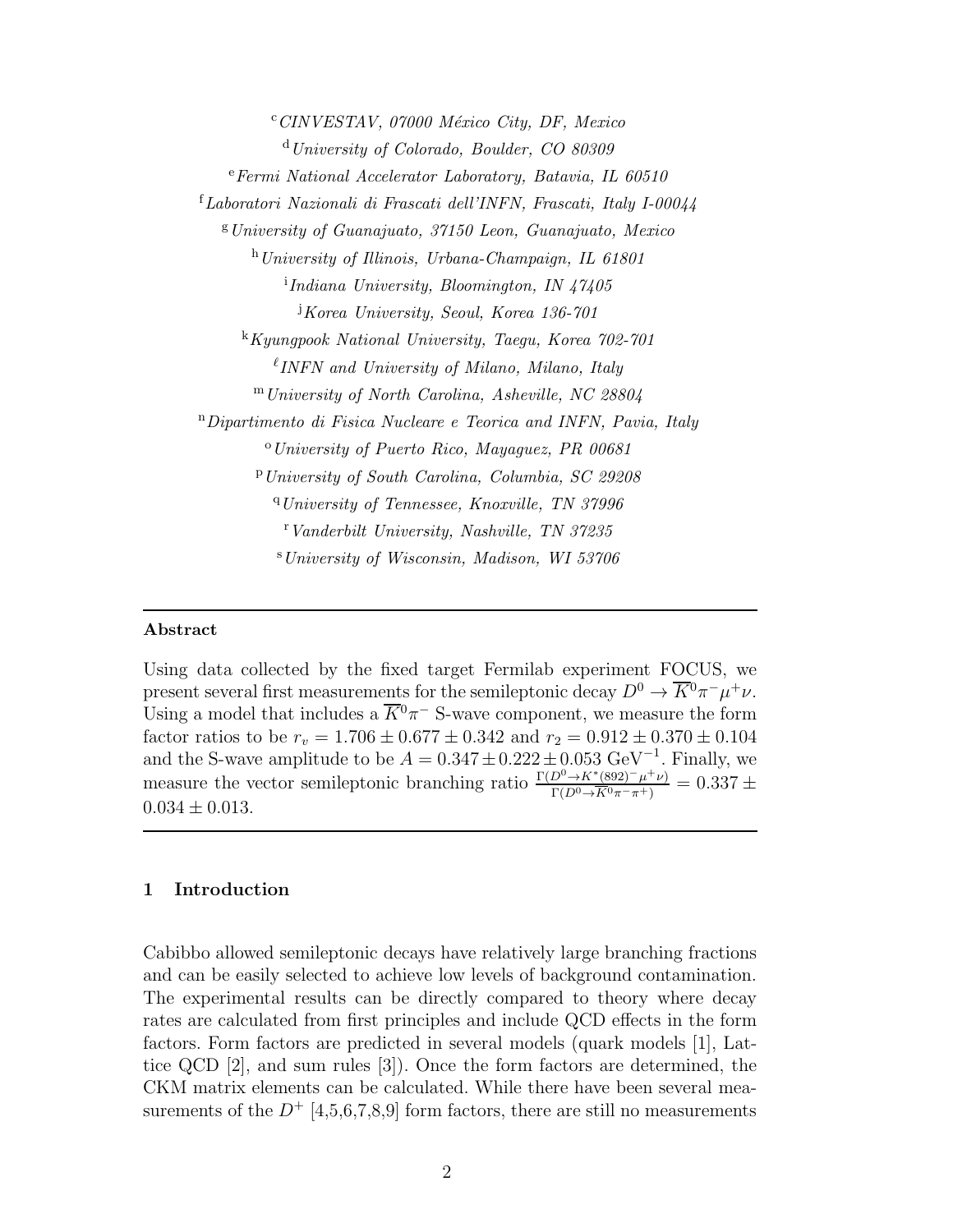

Fig. 1. Schematic of the decay  $D \to K^* \ell^+ \nu$  for angular variables definition.

of the  $D^0$  form factors for the vector semileptonic decays. We present the first measurement of the  $D^0$  semileptonic form factor ratios for vector channels and the branching ratio  $\Gamma(D^0 \to K^*(892)^-\mu^+\nu)/\Gamma(D^0 \to \overline{K}^0\pi^-\pi^+).$  Furthermore, we present an investigation of the S-wave component of the  $\overline{K}{}^0 \pi^$ system and the measurement of its amplitude. This S-wave representation [10] was first used by FOCUS for the analysis of the decay  $D^+ \to K^-\pi^+\mu^+\nu$ .

The four–body decay amplitude can be parameterized by two masses and three angles. We use  $M(\overline{K}^0 \pi^-)$ ,  $q^2 = (P_\mu + P_\nu)^2$ , and the three angles defined in Fig. 1:  $\cos \theta_V$  (the angle between the  $\pi$  and the D in the K<sup>\*</sup> rest frame),  $\cos \theta_\ell$ (the angle between the  $\nu$  and the D in the W rest frame), and  $\chi$  (the angle between the decay planes of the  $K^*$  and the W).

With these definitions the decay amplitude is written as: <sup>2</sup>

$$
\frac{d^5 \Gamma}{dm_{K\pi} dq^2 d \cos \theta_v d \cos \theta_{\ell} d\chi} \propto K(q^2 - m_{\ell}^2)
$$
\n
$$
\left\{ \begin{vmatrix}\n(1 + \cos \theta_{\ell}) \sin \theta_v e^{i\chi} B_{K^* - H_+} \\
-(1 - \cos \theta_{\ell}) \sin \theta_v e^{-i\chi} B_{K^* - H_-} \\
-2 \sin \theta_{\ell} (\cos \theta_v B_{K^* -} + A e^{i\delta}) H_0\n\end{vmatrix}^2 + \frac{m_{\ell}^2}{q^2} \begin{vmatrix}\n\sin \theta_{\ell} \sin \theta_v B_{K^* -} (e^{i\chi} H_+ + e^{-i\chi} H_-) \\
+ 2 \cos \theta_{\ell} (\cos \theta_v B_{K^* -} + A e^{i\delta}) H_0 \\
+ 2 (\cos \theta_v B_{K^* -} + A e^{i\delta}) H_t\n\end{vmatrix}^2 \right\}
$$
\n(1)

where K is the K $\pi$  system momentum in the D rest frame and  $B_{K^{*-}}$  and  $Ae^{i\delta}$ are the Breit-Wigner and the S-wave components describing the spin one and

<sup>&</sup>lt;sup>1</sup> Charge conjugation is implied throughout this letter.

<sup>&</sup>lt;sup>2</sup> This model assumes that the  $q^2$  dependence of the S-wave amplitude coupling to the virtual  $W^+$  is the same as the  $H_0$  helicity amplitude describing the  $K^*$ component. A study with as much as 100 times the statistics of this analysis has been performed for the FOCUS analysis of the decay  $D^+ \to K^-\pi^+\mu^+\nu$  [10]. This study, where a significantly different kinematic dependence for the S-wave has been used, has reported a change in the form factors of less than 6% of the statistical error.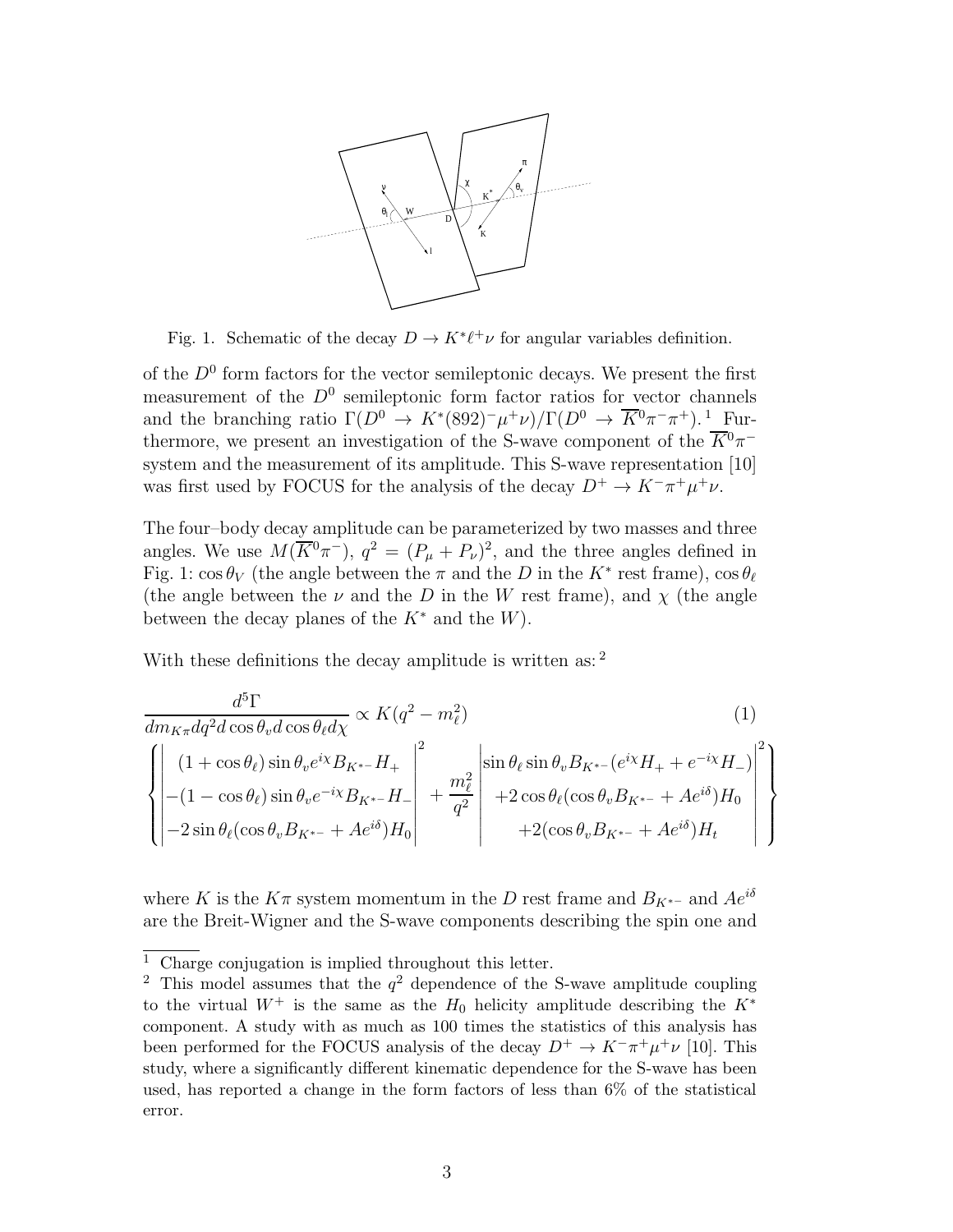spin zero states of  $\overline{K}{}^0\pi^-$ , respectively. The four form factors  $(A_{1,2,3}$  and V) that are necessary to describe a decay  $D \to V \ell \nu$  (where V stands for Vector), are included in the four helicity amplitudes:

$$
H_{\pm}(q^{2}) = [(M_{D} + m_{K\pi})A_{1}(q^{2}) \mp \frac{2M_{D}K}{M_{D} + m_{K\pi}}V(q^{2})]
$$
\n
$$
H_{0}(q^{2}) = \frac{1}{2m_{K\pi}\sqrt{q^{2}}}[(M_{D}^{2} - m_{K\pi}^{2} - q^{2})(M_{D} + m_{K\pi})A_{1}(q^{2}) - \frac{4M_{D}^{2}K^{2}}{M_{D} + m_{K\pi}}A_{2}(q^{2})]
$$
\n(3)

$$
H_t(q^2) = \frac{M_D K}{m_{K\pi}\sqrt{q^2}} [(M_D + m_{K\pi})A_1(q^2) - \frac{M_D^2 - m_{K\pi}^2 + q^2}{M_D + m_{K\pi}}A_2(q^2) + \frac{2q^2}{M_D + m_{K\pi}}A_3(q^2)]
$$
\n(4)

A pole mass form is assumed for the form factors:

$$
A_i(q^2) = \frac{A_i(0)}{1 - \frac{q^2}{M_A^2}} \qquad V(q^2) = \frac{V(0)}{1 - \frac{q^2}{M_V^2}} \tag{5}
$$

where  $M_A$  and  $M_V$  are the masses of the lowest  $c\overline{s}$  states with the same quantum numbers as the W, namely  $M_A = 2.5 \text{ GeV}/c^2$  and  $M_V = 2.1 \text{ GeV}/c^2$ (which correspond to the masses of the  $D_{s_1}^+$  and  $D_s^{*+}$ , respectively). By including the parameter  $A_1(0)$  in the constant that multiplies Eq. 1, the decay amplitude can be parameterized by the ratios of the form factors at  $q^2 = 0$ :

$$
r_v = \frac{V(0)}{A_1(0)}, \qquad r_2 = \frac{A_2(0)}{A_1(0)}, \qquad r_3 = \frac{A_3(0)}{A_1(0)} \tag{6}
$$

We measure  $r_v$  and  $r_2$ . We have inadequate sensitivity to determine  $r_3$  and we set its value to zero. From variations of this value we determine that the systematic uncertainty from setting  $r_3 = 0$  is negligible.

#### 2 Event Reconstruction and Selection

FOCUS is a photoproduction experiment which collected data during the 1996–1997 fixed-target run at Fermilab. The experiment, which is an upgrade of Fermilab experiment E687 [11,12], is characterized by excellent vertex resolution and particle identification. For about  $2/3$  of the data taking the experimental target was interleaved with a target silicon system [13]. The track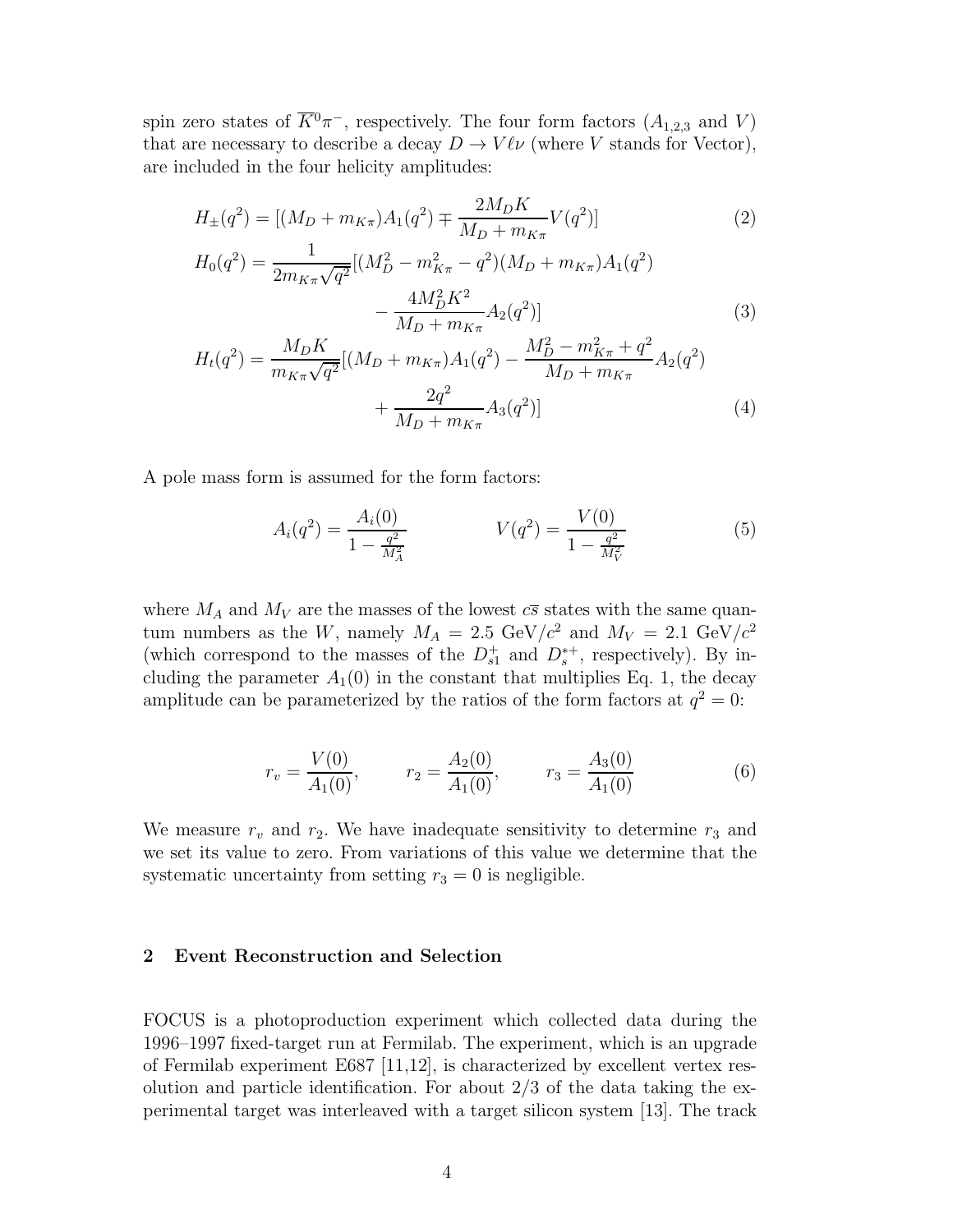reconstruction downstream of the target is performed by four stations of silicon microstrips (SSD) and five stations of proportional wire chambers. The momentum of charged tracks is measured by the deflection in two magnets of opposite polarity. Charged particle identification is performed by three multicell threshold Cerenkov counters for electrons, pions, kaons, and protons  $[14]$ . Combining the information on the track momentum and the number of photoelectrons produced in the cells inside the  $\beta = 1$  cone, a negative log-likelihood variable  $(W)$  for the hypothesis of the particle to be an electron, pion, kaon, or proton is determined. Particle identification is performed by a comparison of the probabilities for the different hypotheses and by requiring the hypothesis for the candidate particle to be higher than for the other hypotheses. Muons are identified by the hits left in tracking systems after penetrating approximately 21 interaction lengths of shielding material [10].

In reconstructing  $D^0 \to \overline{K}{}^0 \pi^- \mu^+ \nu$ , we select combinations of two charged tracks of opposite sign where one is identified as a pion and the other as a muon. For pion identification we require the pion hypothesis not to be disfavored by more than six units of log-likelihood compared to the hypothesis with highest confidence level  $(\min(W) - W_\pi > -6)$ , and to be favored by one unit of log-likelihood over the kaon hypothesis (to reduce the contamination from  $D^0 \to K^-\mu^+\nu$ ). For muon identification we require the track to have been reconstructed in the muon system (with at most one plane missed) with a confidence level greater than 1%. In order to reject background from the decays  $\pi^+/K^+ \to \mu^+\nu$ , we require the muon trajectory to be consistent through the two analysis magnets with a confidence level greater than 1%. Each track must have momentum greater than 10  $GeV/c$ .

The two tracks are used to form the  $D^0$  decay vertex, which is required to have  $C.L.$   $>$  5%, where C.L. is the confidence level. To reduce contamination from higher multiplicity decays, we require the probability for any other track reconstructed in the SSD system to come from the decay vertex to be lower than 0.1%. This requirement does not apply to the tracks used for the primary vertex reconstruction. To minimize background from hadronic re-interactions in the target, the decay vertex must lie at least one sigma outside of the target. The  $\overline{K}^0$  is reconstructed as a  $K_S^0$  from the decay  $K_S^0 \to \pi^- \pi^+$  [15]. The invariant mass is required to be within three sigma of the nominal  $K_S^0$  mass. If the pions are reconstructed using information from the silicon vertex detectors, the reconstructed  $K_S^0$  direction is used in the reconstruction of the  $D^0$  vertex. In order to enhance the probability that our  $K_S^0 \pi^-$  combination comes from a  $K^*(892)^-$ , we require the reconstructed  $K^0_S \pi^-$  mass to be within one  $\Gamma$  of the nominal  $K^*(892)^-$  mass. The  $K^*(892)^-$  natural width  $\Gamma$  (50 MeV/ $c^2$ ) is much larger than the experimental resolution on the reconstructed  $K_S^0 \pi^$ mass (5 MeV/ $c^2$ ). The invariant mass  $M(K_S^0 \pi^- \mu^+)$  is required to be lower than 1.8 GeV/ $c^2$ . This cut significantly reduces combinatoric background since  $M(K_S^0 \pi^- \mu^+)$  is kinematically limited to be below the nominal  $D^0$  mass and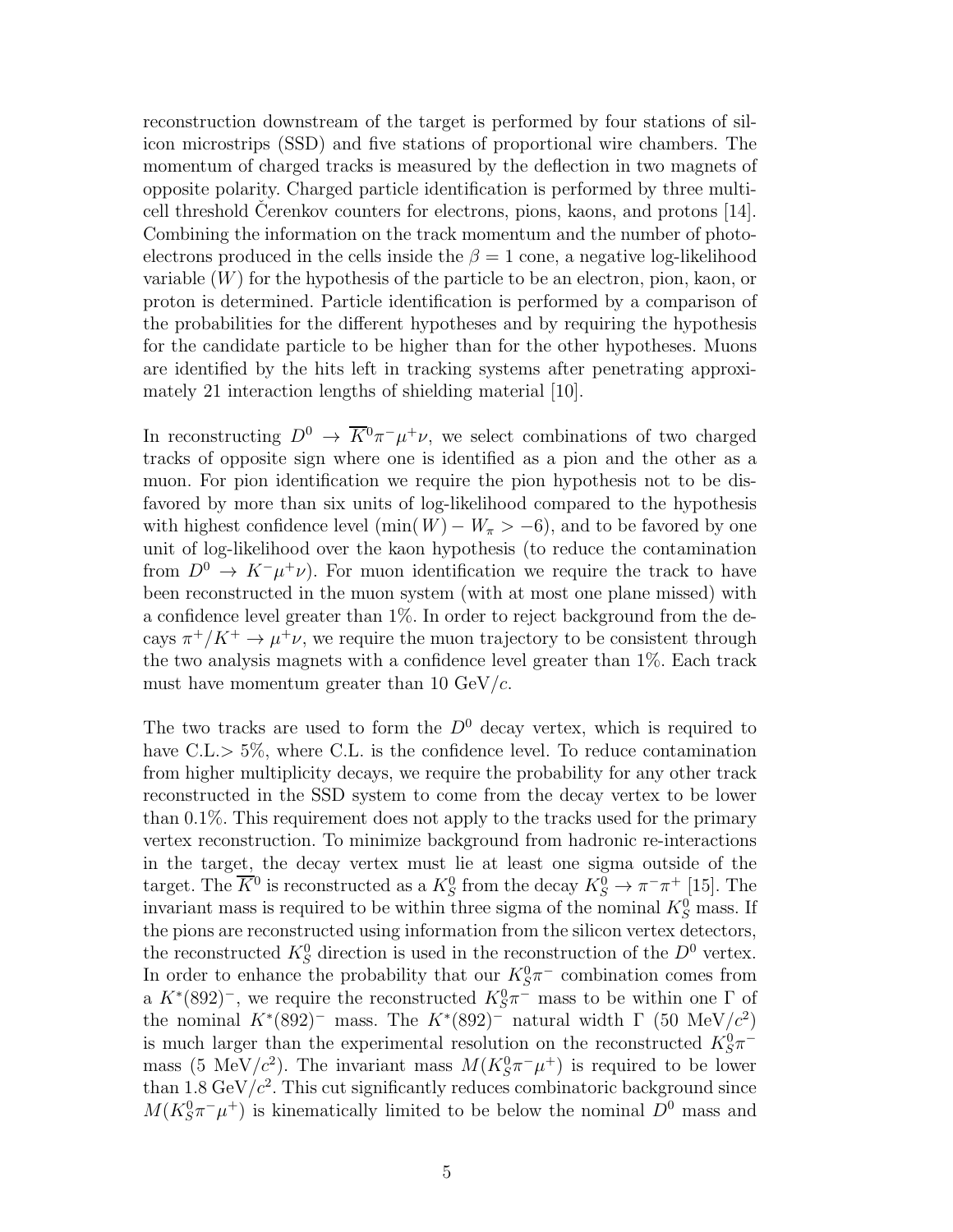rejects  $D^0 \to K_S^0 \pi^- \pi^+$  decays when one of the pions is misidentified as a muon.

We use the SSD tracks which have not been used in the  $D^0$  decay reconstruction to form primary vertex candidates. Each candidate is formed by starting with two tracks that make a vertex with  $C.L.> 1\%$  and adding other tracks so long as the C.L. remains greater than 1%. When a vertex is formed the remaining tracks are used to form a second candidate in the same way and so on for the other candidates. We select the candidate with the highest multiplicity, and arbitrate ties by keeping the one with higher significance of separation from the secondary vertex. The significance of separation, which is given by the ratio of the distance between the two vertices divided by its error  $(\ell/\sigma_{\ell}),$ is required to satisfy  $\ell/\sigma_{\ell} > 5$ . We "tag" the  $D^{0}$  by requiring that it comes from the decay  $D^{*+} \to D^0 \pi_s^+$ . The kinematics of this decay result in the pion having low momentum and being called a "slow" pion  $(\pi_s)$ . The pion must be one of the tracks used in the primary vertex reconstruction. It must have  $min(W) - W_{\pi} > -6$  and  $p > 2$  GeV/c.

### 3 Fitting for the Form Factor Ratios and  $\overline{K}{}^0\pi^-$  S-wave Amplitude

In order to determine the form factor ratios  $r_v$  and  $r_2$  we use a combined fit of the mass difference  $\Delta M = M(D^*) - M(D)$  and the three dimensional distribution  $\cos \theta_V$  vs.  $\cos \theta_\ell$  vs.  $q^2$ . For the  $\Delta M$  component we use 60 bins in the region 0.14–0.20 GeV/ $c^2$ . For the  $\cos \theta_V$  vs.  $\cos \theta_\ell$  vs.  $q^2$  distribution we select events with  $\Delta M < 0.15$  GeV/ $c^2$ , and divide the phase space into four equally spaced bins for each of the two angular variables and two equally spaced bins for  $q^2$ . The  $\Delta M$  distribution, where signal and background events have a very different shape, is used to evaluate the background level. The binning choice for  $\cos \theta_V$  vs.  $\cos \theta_\ell$  vs.  $q^2$  gives information on the angular distributions of the W and the  $\overline{K}{}^0\pi^-$  decays for two regions of  $q^2$ . At low  $q<sup>2</sup>$  the angular dependence is more dramatic, while a more isotropic behavior is expected for high  $q^2$  values, where the helicity amplitudes contribute with similar strength.

Two methods are used to find the momentum of the missing neutrino. To compute the  $q^2$  we use a "D<sup>\*</sup> cone" algorithm. By imposing energy and momentum conservation in the  $K^*\mu$  rest frame and by constraining the D and the  $D^*$  to their nominal masses, the magnitude of  $p(D^0)$  (which in this frame is equal to  $p(\nu)$  is determined, but the direction lies on a cone. The direction is chosen by selecting the solution that gives the best  $\chi^2$  when compared to the  $D^0$  direction as given by the line connecting the two vertices. To compute the mass difference, we determine the neutrino momentum using the "neutrino closure" algorithm. This method is based on energy and momentum conservation for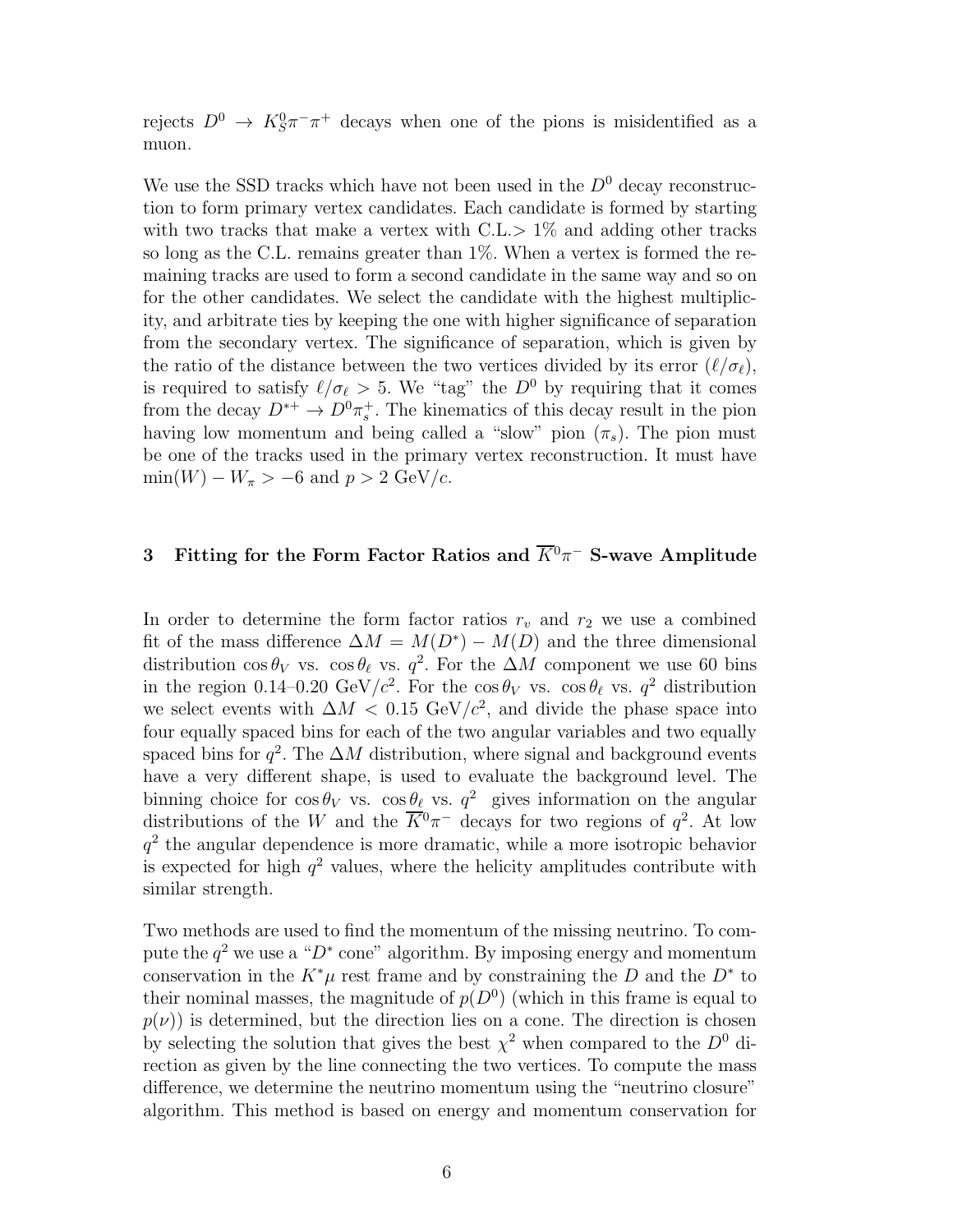the decay  $D^0 \to \overline{K}{}^0 \pi^- \mu^+ \nu$  and uses the nominal mass of the  $D^0$  meson. The algorithm allows us to determine the neutrino momentum up to a two fold ambiguity, which is resolved by choosing the solution with lowest  $\Delta M$ . Monte Carlo studies show that this choice is most often the correct solution.

We use a binned maximum likelihood fitting technique with:

$$
\mathcal{L} = \prod_{ijk} \frac{n_{ijk}^{s_{ijk}} e^{-n_{ijk}}}{s_{ijk}!} \times \prod_{m} \frac{N_m^{S_m} e^{-N_m}}{S_m!}
$$
(7)

where  $s_{ijk}$   $(n_{ijk})$  is the number of observed (expected) events in the  $ijk^{th}$  bin of the three dimensional distribution and  $S_m$   $(N_m)$  is the number of observed (expected) events in the  $\Delta M$  distribution. The number of expected events is given by signal and background contributions. Non-charm backgrounds are essentially removed by the  $\ell/\sigma_{\ell}$  requirement, by discarding events where the reconstructed decay vertex of the  $D^0$  lies within one standard deviation from the target, and by the muon requirement. Contamination from charm decays is accounted for by using a Monte Carlo (that will be called  $MC_{BKG}$ ) which simulates all known charm decays other than our signal mode. The shapes for both distributions are taken from the distributions of the reconstructed events in  $MC_{BKG}$ , and their amplitudes are free to float. The background levels in the two distributions are tied by imposing that the yield of the  $MC_{BKG}$  in the  $\cos \theta_V$  vs.  $\cos \theta_\ell$  vs.  $q^2$  distribution is equal to the area of the background shape in the  $\Delta M$  distribution for  $\Delta M < 0.15 \,\mathrm{GeV}/c^2$ . This corresponds to the selection cut imposed on the events in the  $\cos \theta_V$  vs.  $\cos \theta_\ell$  vs.  $q^2$  distribution. For the  $\Delta M$  distribution, the signal shape is taken from Monte Carlo generated  $D^0 \to \overline{K}{}^0 \pi^- \mu^+ \nu$  events. For  $\cos \theta_V$  vs.  $\cos \theta_\ell$  vs.  $q^2$  the signal contribution to  $n_{ijk}$  is computed as the number of events generated in the bin ijk corrected by the efficiency for that bin. We calculate the generated number of event in bin ijk as a function of the fit parameters  $r_v$  and  $r_2$  using a Monte Carlo event weighting procedure based on Ref. [16]. For each Monte Carlo event generated in the bin  $ijk$ , we fill that bin with a weight given by the ratio of the decay amplitude in Eq. 1 evaluated for the fit parameters  $r_v$  and  $r_2$  over the decay amplitude evaluated for the input Monte Carlo values. <sup>3</sup> The signal yields in the cos  $\theta_V$  vs. cos  $\theta_\ell$  vs.  $q^2$  and in the  $\Delta M$  distributions are constrained in the same way as explained for the background events.

The combined fit is shown in Fig. 2. The number of signal events is  $175 \pm 17$ . The  $\chi^2$  per degree of freedom in Fig. 2b is 32/27 which corresponds to a

<sup>&</sup>lt;sup>3</sup> The FOCUS Monte Carlo simulation uses the  $D^+ \rightarrow K^-\pi^+\mu^+\nu$  form factor ratios and the S-wave parameters measured in [4]:  $r_v = 1.504 \pm 0.057 \pm 0.039$ ,  $r_2 = 0.875 \pm 0.049 \pm 0.064$ ,  $A = 0.330 \pm 0.022 \pm 0.015$ , and  $\delta = 0.68 \pm 0.07 \pm 0.05$ .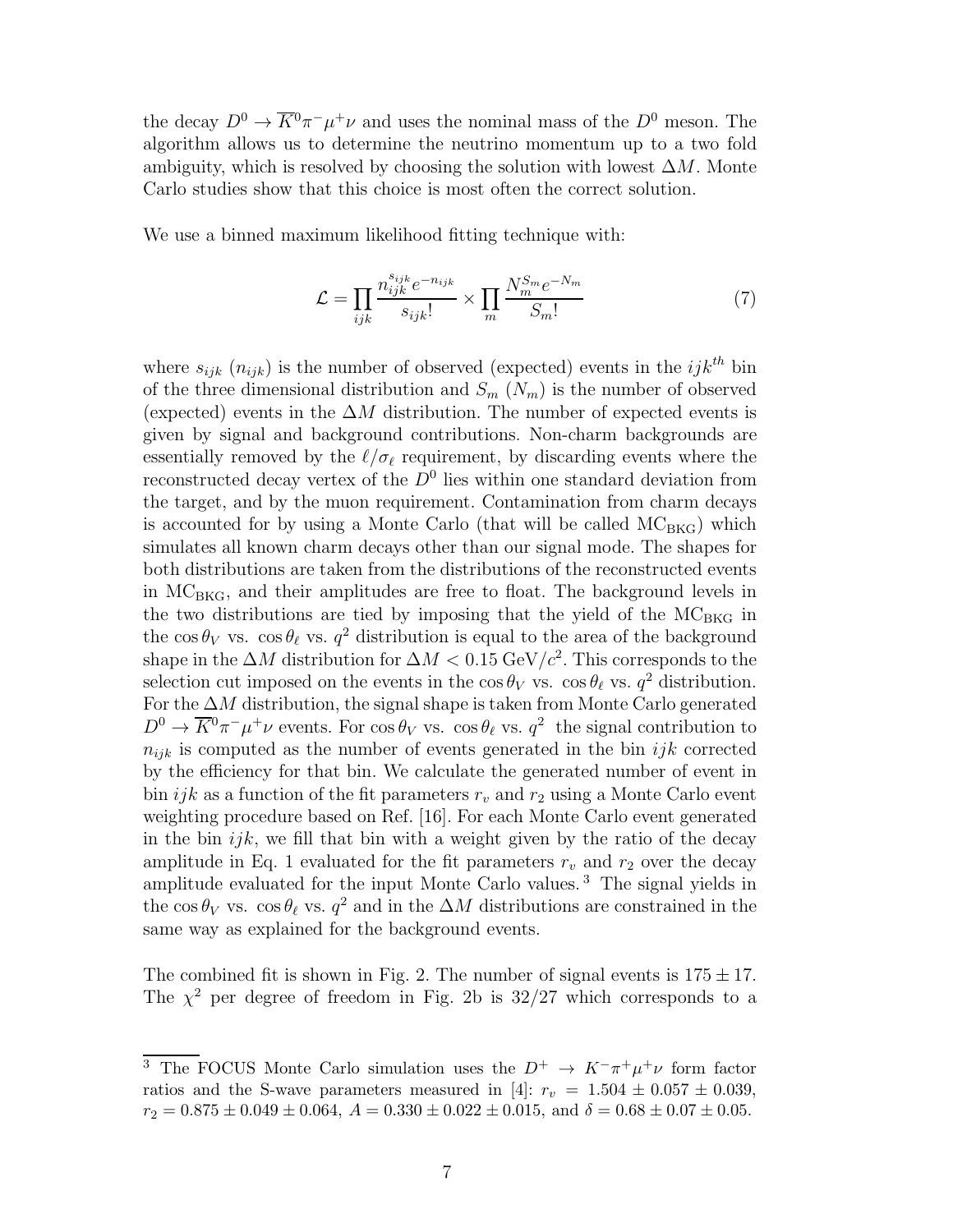

Fig. 2. a)  $\Delta M$  fit, b) cos  $\theta_V$  vs. cos  $\theta_\ell$  vs.  $q^2$  fit. Points with error bars are data, histogram is the fit, dashed line is the background component.

confidence level of 22%. We measure the form factor ratios to be:

$$
r_v = 1.706 \pm 0.677\tag{8}
$$

$$
r_2 = 0.912 \pm 0.370\tag{9}
$$

where the errors are statistical.

The fit for the amplitude of the S-wave is performed with the same technique as the fit for the form factor ratios. We fix the form factor ratios to the values found above and, based on isospin symmetry, we fix the phase to 0.68, the value measured for the  $D^+ \to K^-\pi^+\mu^+\nu$  decay. As described in section 5, the possible bias due to this assumption is included in the systematic uncertainty evaluation. We find that A does not depend strongly on the phase. We measure:

$$
A = 0.347 \pm 0.222 \text{ GeV}^{-1}
$$
 (10)

where the error is statistical.

## 4 The Branching Ratio  $\Gamma(D^0 \to K^*(892)^-\mu^+\nu)/\Gamma(D^0 \to \overline{K}{}^0\pi^-\pi^+)$

The branching ratio is measured by dividing the efficiency corrected yields of the two modes. The normalization mode  $D^0 \to \overline{K}{}^0 \pi^- \pi^+$  is reconstructed following the same procedure and applying the same requirements as for the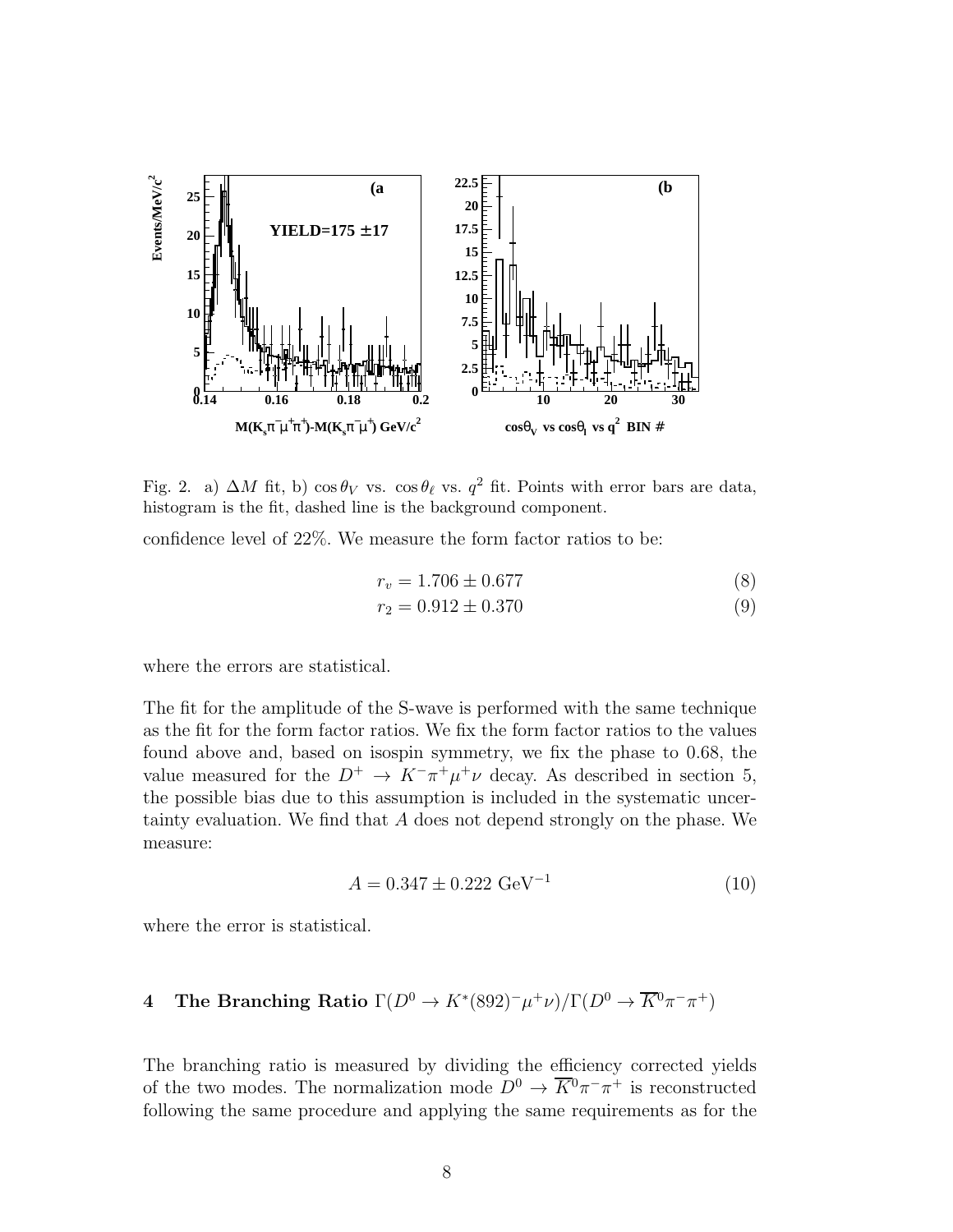

Fig. 3.  $\Delta M$  fit for data (a) and Monte Carlo (b). The signal is fit to two Gaussian distributions, the background is fit to the threshold function in Eq. 11.

 $D^0 \rightarrow \overline{K}^0 \pi^- \mu^+ \nu$  mode (when possible), in order to minimize bias due to possible inaccuracies in the Monte Carlo evaluation of the efficiency for the  $K_S^0$ , which is reconstructed in a very different way from ordinary tracks.  $D^{*+}$  tag, vertex reconstruction,  $K_S^0$  reconstruction, and particle identification (except muon identification) are the same as for the semileptonic mode. The  $\pi$  with the opposite charge of the  $\pi_s$  must pass identical requirements as the  $\pi^-$  in the semileptonic mode. The trajectory of the  $\pi$  with the same charge as the  $\pi_s$ must be consistent through the two analysis magnets, as we require for the  $\mu^+$ . In addition it is required to have  $min(W) - W_{\pi} > -6$ . For the hadronic mode we do not require the event to be in the mass window around the  $K^*(892)$ <sup>-</sup> nominal mass. The invariant mass  $M(K_S^0 \pi^- \pi^+)$  must lie within 24 MeV/ $c^2$ of the fit  $D^0$  mass, both for data and Monte Carlo. This window corresponds to a two sigma cut. The  $\Delta M$  distribution is fit to two Gaussian distributions for the signal (in order to account for different resolutions) and the following threshold function for the background:

$$
BKG(\Delta M) = a (\Delta M - m_{\pi})^{1/2} + b (\Delta M - m_{\pi})^{3/2} + c (\Delta M - m_{\pi})^{5/2} (11)
$$

The fit for data and Monte Carlo are shown in Fig. 3. The yield from the fit to the data is  $1918 \pm 52$  events.

The efficiency corrected yield of  $D^0 \to K^*(892)^-\mu^+\nu$  is determined by correcting the efficiency corrected yield of  $D^0 \to \overline{K}^0 \pi^- \mu^+ \nu$  for the amount of  $K^{*-}$ in the  $\overline{K}{}^0\pi^-$  system. Since the Monte Carlo simulation uses the form factor ratios and S-wave parameters measured in the much higher statistics FOCUS analysis of  $D^+ \to K^-\pi^+\mu^-\nu$ , which are in excellent agreement with that mea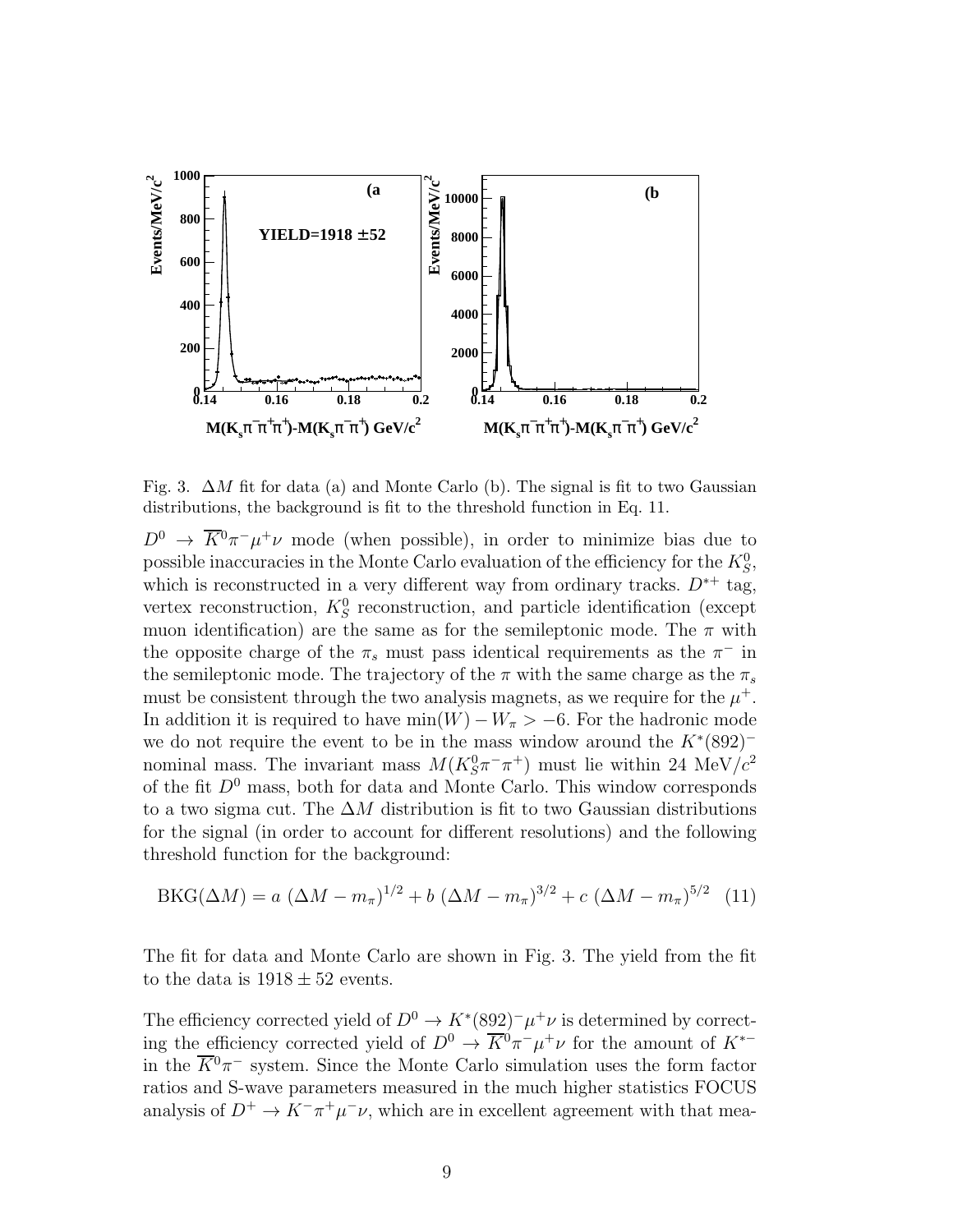sured in the present analysis, we estimate that the correction factors for the number of reconstructed events in data and Monte Carlo are the same, and therefore cancel out. The number of generated events in Monte Carlo (which is used to calculate the efficiency) must be corrected by the relative branching ratio  $\Gamma(D^0 \to K^*(892)^-\mu^+\nu)/\Gamma(D^0 \to \overline{K}^0\pi^-\mu^+\nu)$  used for the Monte Carlo simulation. This can be evaluated by integrating over phase space the decay amplitude when the exclusive  $K^*$  mode is generated, and dividing by the integral over phase space of the decay amplitude for the inclusive mode. We calculate that in our Monte Carlo simulation the branching ratio is 0.95. We measure the branching ratio to be:

$$
\frac{\Gamma(D^0 \to K^*(892)^-\mu^+\nu)}{\Gamma(D^0 \to \overline{K}{}^0\pi^-\pi^+)} = 0.337 \pm 0.034\tag{12}
$$

where the error is statistical.

#### 5 Systematic Uncertainty Evaluation

We carefully considered and evaluated many possible sources of systematic uncertainty in our results. Systematic bias can be generated by a poor Monte Carlo simulation of the detector performance, resulting in erroneous estimation of the efficiency. Also the particular choice for the fitting technique and parameters may bias the measurement.

The accuracy and correct estimation of the errors reported by the fitting method is evaluated by repeating the measurement on a thousand samples obtained from fluctuating the bin entries in the data histogram. From the Gaussian distribution of the returned values for each measured quantity (form factor ratios, S-wave amplitude, signal and background yields), we conclude that the fit method is not affected by systematic bias and returns correct values for the errors.

The Monte Carlo evaluation of the efficiency is investigated by repeating the measurements for different variations of the selection cuts. As expected, when the efficiency is correctly estimated (for our level of accuracy), the results are always stable within errors. We evaluate a possible bias due to the Monte Carlo simulation with the "split sample" technique, derived from the S–factor method used by the Particle Data Group [17]. The data is split into statistically independent samples; for example, if the momentum simulation is being investigated, the data is split into distinct momentum regions. The measurement is performed on each sample for the observable x (e.g.  $r_v$ ) and a  $\chi^2$  for the hypothesis that the independent measurements are consistent is calculated. A poor consistency might result from a badly estimated efficiency with respect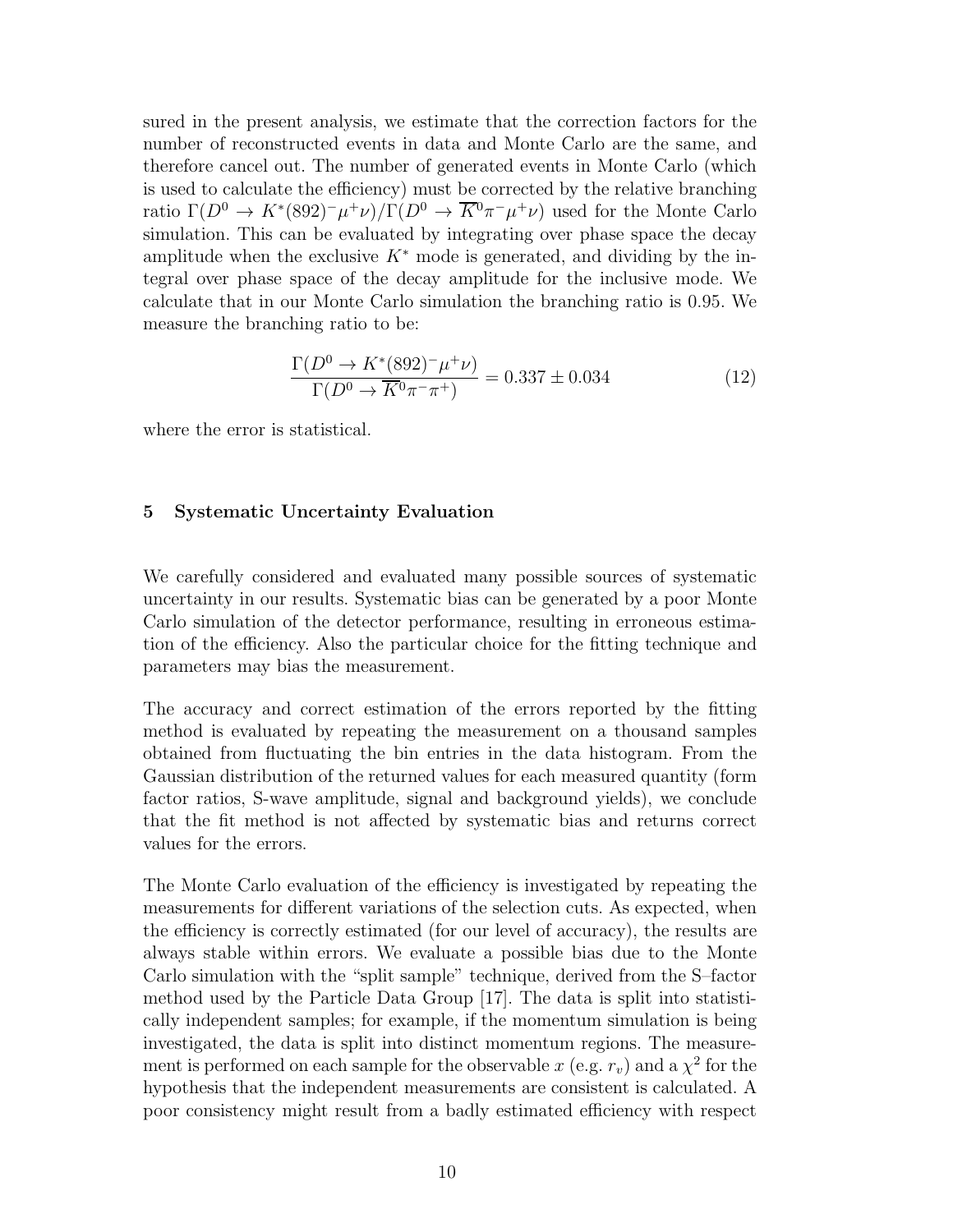to the momentum. We define poor consistency to be the case where  $\chi^2 > 1$ . In this case, the errors on the different measurements are scaled in order to return  $\chi^2 = 1$ , and we calculate a systematic uncertainty for the x measurement by subtracting in quadrature the statistical error from the scaled error on the weighted average of the independent measurements. Additional details are given in Ref. [18].

The bias from fitting choices is evaluated as the variance of measurements obtained by varying such choices. We vary the bin size both for the  $\Delta M$  and the cos  $\theta_V$  vs. cos  $\theta_\ell$  vs.  $q^2$  distributions. For  $\Delta M$ , we also vary the fitting range. The  $r_v$  and  $r_2$  parameters are also evaluated setting the S-wave parameters to zero. The S-wave amplitude is evaluated for two additional values of the phase (at plus and minus one sigma from the reference value). For the  $r_v$ ,  $r_2$ , and A fits, we include a variation on the fitting technique. This second fitting technique accounts for the efficiency in a different way. The efficiency is taken into account by using the weighting method on the reconstructed Monte Carlo events, instead of the generated events. For each event that passes all the selection cuts, the bin in which the event was generated in is filled with the weight described in Section 3.

For the branching ratio measurement, we investigate the bias due to Monte Carlo input parameters by varying the form factor ratios and the S-wave values, and by varying the resonant structure of  $\overline{K}{}^0 \pi^- \pi^+$ . Also, a less refined simulation of the hadronic trigger is investigated. The systematic bias from the model used in the Monte Carlo is evaluated as the variance of the three measurements found with these variations and the standard result.

The total systematic uncertainty is given by the sum in quadrature of the uncertainties from the independent sources. Table 1 summarizes the results of the systematic uncertainty evaluation for all of the measurements. Including the systematic uncertainty we measure:

$$
r_v = 1.706 \pm 0.677 \text{ (stat)} \pm 0.342 \text{ (sys)}\tag{13}
$$

$$
r_2 = 0.912 \pm 0.370 \text{ (stat)} \pm 0.104 \text{ (sys)}
$$
 (14)

$$
A = 0.347 \pm 0.222 \text{ (stat)} \pm 0.053 \text{ (sys)} \text{ GeV}^{-1}
$$
 (15)

$$
\frac{\Gamma(D^0 \to K^*(892)^-\mu^+\nu)}{\Gamma(D^0 \to \overline{K}{}^0\pi^-\pi^+)} = 0.337 \pm 0.034 \text{ (stat)} \pm 0.013 \text{ (sys)} \tag{16}
$$

#### 6 Conclusions

We have presented an analysis of the semileptonic decay  $D^0 \to \overline{K}{}^0 \pi^- \mu^+ \nu$ using FOCUS data. Using a model which includes a  $\overline{K}{}^0\pi^-$  S-wave compo-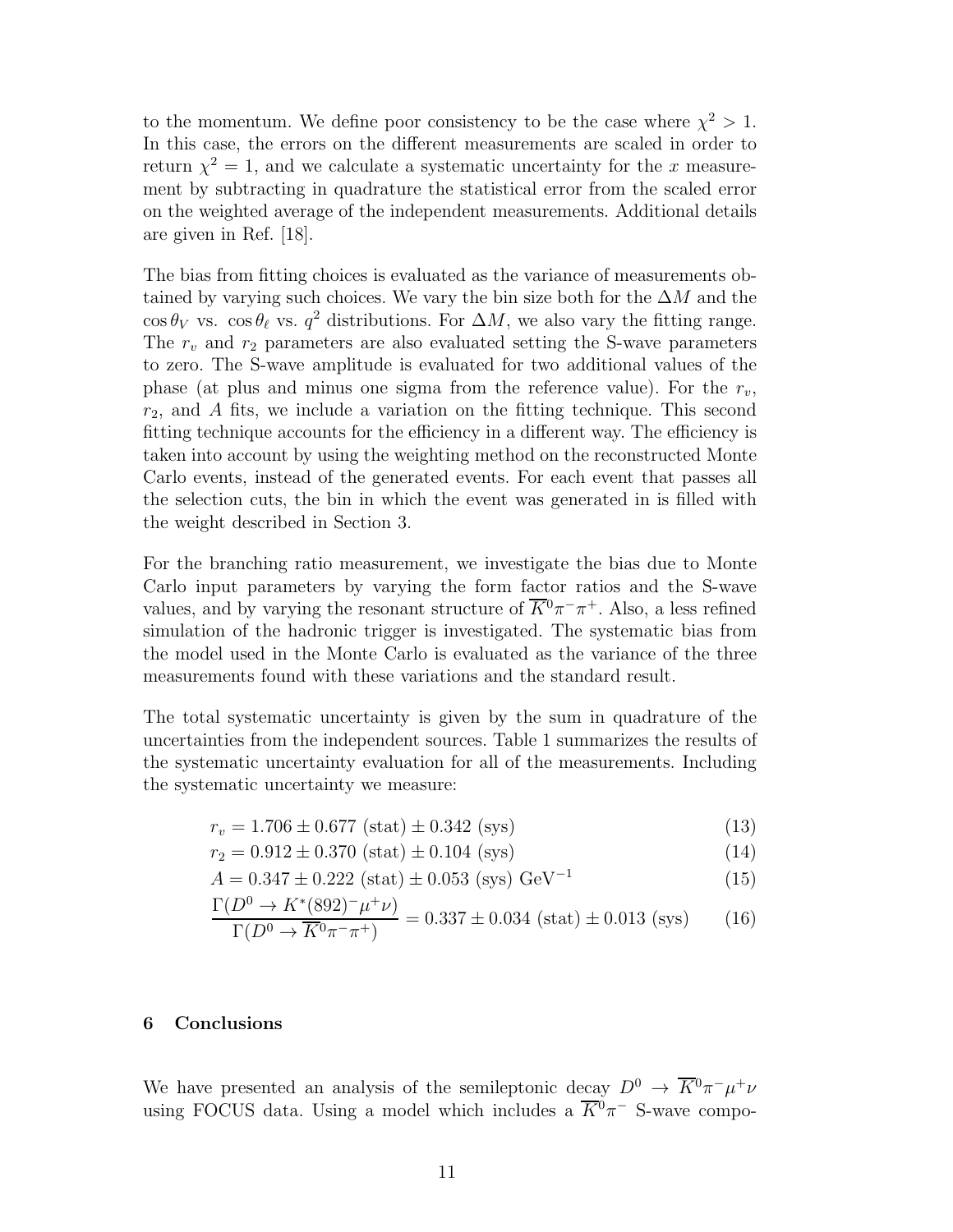#### Table 1

The systematic uncertainties from the Monte Carlo efficiency and acceptance evaluation, the fitting condition, and total for  $r_v$ ,  $r_2$ ,  $A$ , and the branching ratio are shown. For the branching ratio, the systematic from the input parameters and trigger simulation in the Monte Carlo is also evaluated.

| Systematic Error |               |               |                                  |              |  |
|------------------|---------------|---------------|----------------------------------|--------------|--|
| Source           | $\sigma(r_v)$ | $\sigma(r_2)$ | $\sigma(A)$ (GeV <sup>-1</sup> ) | $\sigma(BR)$ |  |
| MC Simulation    | 0.0           | 0.0           | 0.0                              | 0.0          |  |
| Fit              | 0.342         | 0.104         | 0.053                            | 0.002        |  |
| Model            |               |               |                                  | 0.013        |  |
| Total            | 0.342         | 0.104         | 0.053                            | 0.013        |  |

Systematic Error

nent that interferes with the dominant  $K^*(892)^-$  state, we have measured for the first time the  $D^0$  form factor ratios for vector channels and the Swave amplitude. We also report the first measurement of the branching ratio  $\Gamma(D^0 \to K^*(892)^-\mu^+\nu)/\Gamma(D^0 \to \overline{K}^0\pi^-\pi^+).$ 

Table 2

The measurement of  $r_v$ ,  $r_2$ , and  $A$  presented in this letter are compared to the FOCUS results for the decay  $D^+ \to K^-\pi^+\mu^+\nu$ . We fix the S-wave phase to 0.68, the value measured for the  $D^+$ .

|                      | $D^0 \rightarrow \overline{K}{}^0 \pi^- \mu^+ \nu$ | $D^+\rightarrow K^-\pi^+\mu^+\nu$ |
|----------------------|----------------------------------------------------|-----------------------------------|
| $r_v$                | $1.706 \pm 0.677 \pm 0.342$                        | $1.504 \pm 0.057 \pm 0.039$       |
| r <sub>2</sub>       | $0.912 \pm 0.370 \pm 0.104$                        | $0.875 \pm 0.049 \pm 0.064$       |
| $A(\text{GeV}^{-1})$ | $0.347 \pm 0.222 \pm 0.053$                        | $0.330 \pm 0.022 \pm 0.015$       |

From isospin symmetry, the expected values of  $r_v$ ,  $r_2$ , and A can be directly compared to the results of the FOCUS measurements for the decay  $D^+ \rightarrow$  $K^-\pi^+\mu^+\nu$ , which uses the same model as the analysis presented in this letter. We find excellent agreement with the values for the  $D^+$ , see Table 2. We calculate that in our model, where the  $\overline{K}{}^0\pi^-$  system is given by a scalar and a vector component, the scalar fraction is 6%.

The branching ratio value can also be estimated from the  $D^+$  analysis using isospin symmetry:

$$
\frac{\Gamma(D^0 \to K^{*-} \mu^+ \nu)}{\Gamma(D^0 \to \overline{K}^0 \pi^- \pi^+)} = \frac{\tau(D^0)}{\tau(D^+)} \times \frac{\Gamma(D^+ \to K^{*0} \mu^+ \nu)}{\Gamma(D^+ \to K^- \pi^+ \pi^+)} \times \frac{\mathcal{B}(D^+ \to K^- \pi^+ \pi^+)}{\mathcal{B}(D^0 \to \overline{K}^0 \pi^- \pi^+)} \tag{17}
$$

Since the decay dynamics do not depend on the lepton species, we compare the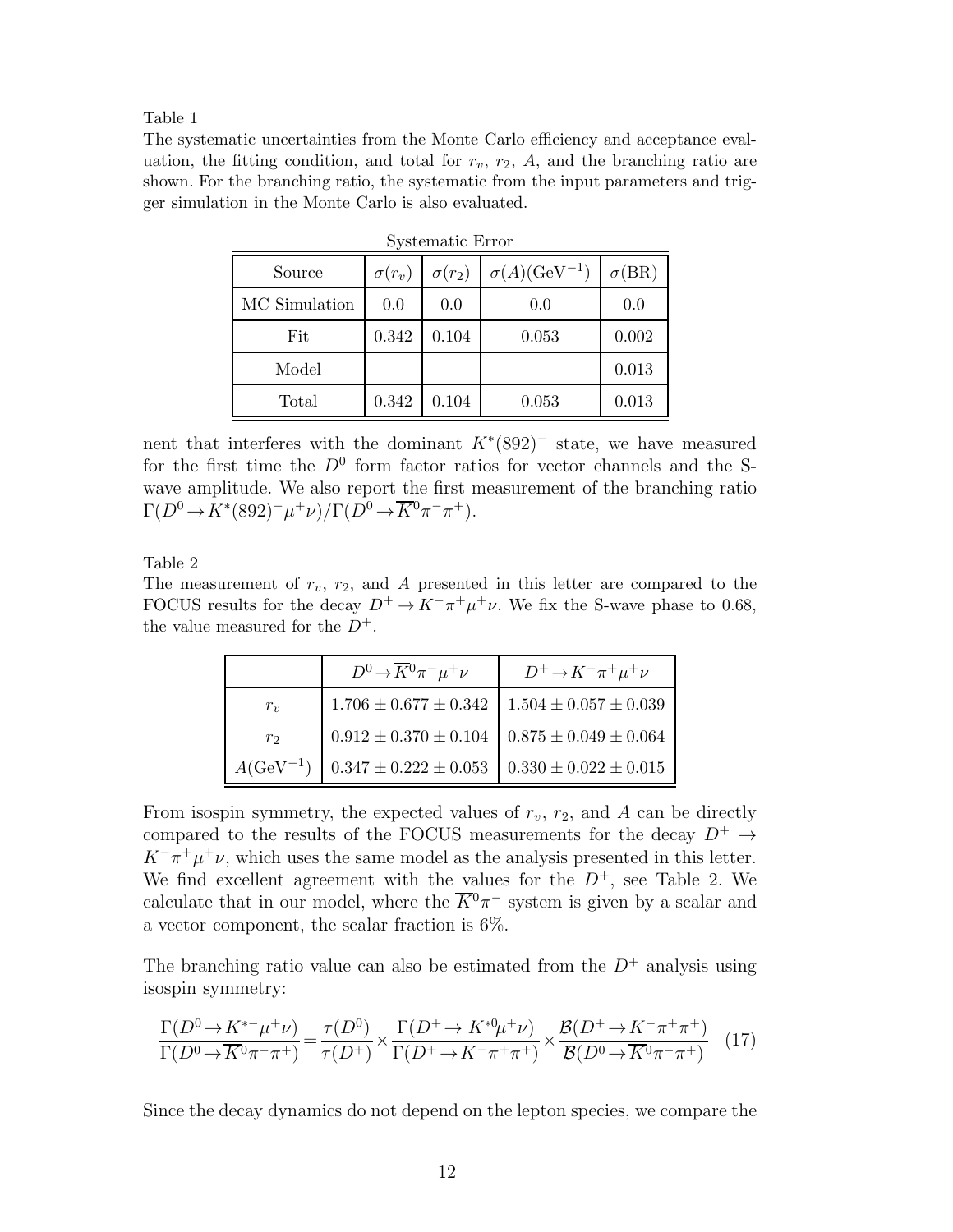

Fig. 4. The  $\Gamma(D^0 \to K^*(892)^-\mu^+\nu)/\Gamma(D^0 \to \overline{K}^0\pi^-\pi^+)$  FOCUS measurement is compared to the CLEO-II measurement of the semielectronic mode  $\Gamma(D^0 \to K^*(892)^-e^+\nu)/\Gamma(D^0 \to \overline{K}^0\pi^-\pi^+)$ , with the CLEO-c preliminary measurement of  $\underline{\mathcal{B}}(D^0 \to K^*(892)^-e^+\nu_e)$  divided by the Particle Data Group average for  $\mathcal{B}(D^0 \to \overline{K}{}^0 \pi^- \pi^+)$ , and to an estimate from isospin symmetry. The semielectronic results are corrected to account for the smaller electron mass when compared to the muon and they do not include the S-wave component.

branching ratio result to measurements that use the semielectronic channel. Differences in the decay rate are only due to the larger mass of the muon as compared to the electron. In the semimuonic mode the phase space is reduced and there is a more significant contribution from the  $m<sup>2</sup>$  term of the decay amplitude (see Eq. 1). According to the PDG, the electron values should be corrected by a factor of 0.952 to compare to the muon results. We apply this correction and compare our results to the CLEO-II measurement of  $\Gamma(D^0 \to K^{*-}e^+\nu)/\Gamma(D^0 \to \overline{K^0\pi^-\pi^+})$  [19]. We also compare our results to the recent preliminary result from CLEO-c of the absolute branching fraction  $\mathcal{B}(D^0 \to K^{*-}e^+\nu)$  (presented in conference proceedings [20]) divided by the PDG average of  $\mathcal{B}(D^0 \to \overline{K}^0 \pi^- \pi^+)$ . The comparison of our branching ratio measurement with the semielectronic results and with the calculation in Eq. 17 is shown in Fig. 4. Only the calculation from isospin symmetry includes the effects of the S-wave component. The three estimates come from different measurements, and are in excellent agreement with each other and with our measurement.

#### 7 Acknowledgements

We wish to acknowledge the assistance of the staffs of Fermi National Accelerator Laboratory, the INFN of Italy, and the physics departments of the collaborating institutions. This research was supported in part by the U. S. National Science Foundation, the U. S. Department of Energy, the Italian Isti